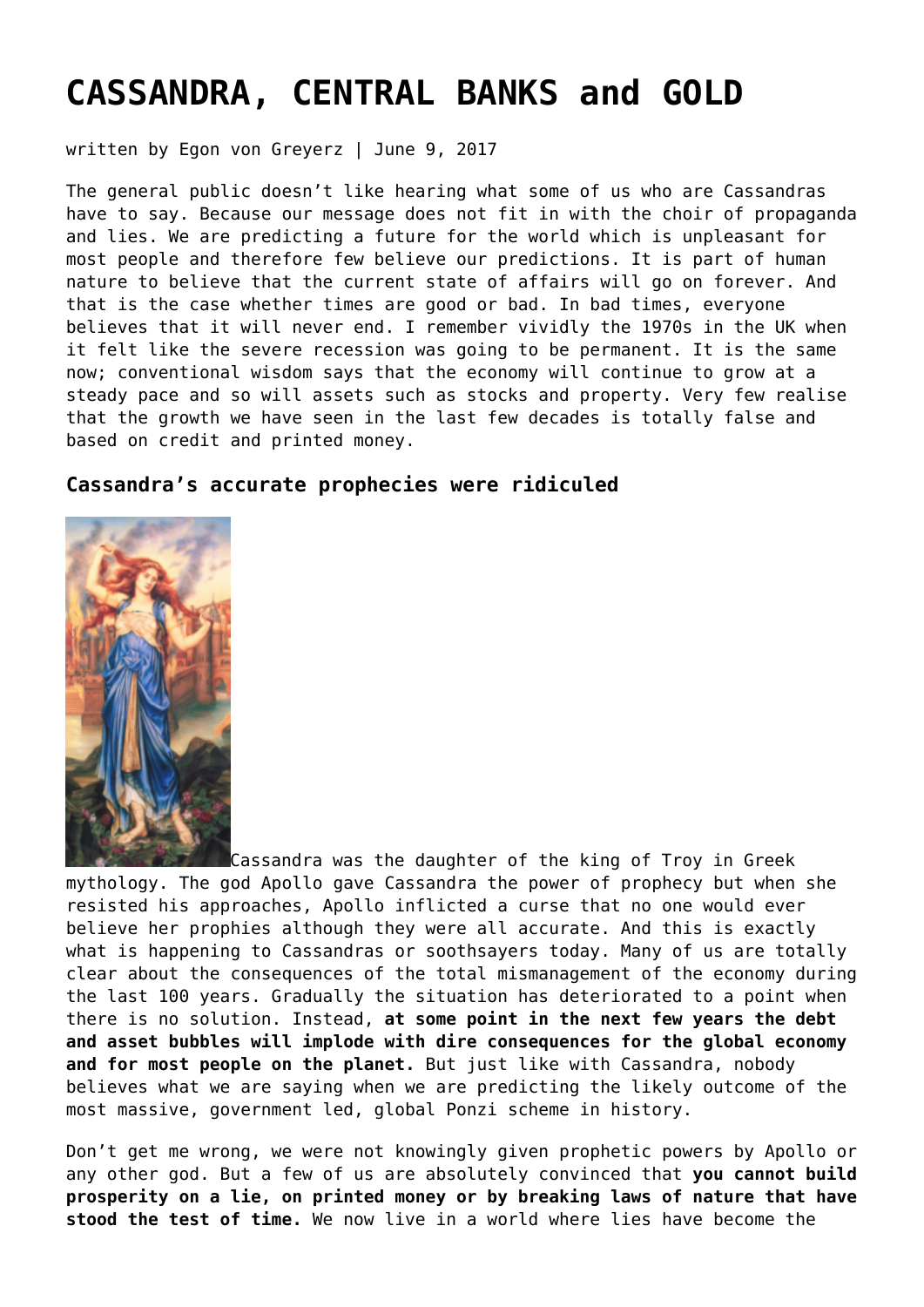truth.

As **George Orwell said**:

*"The very concept of objective truth is fading out of the world. Lies will pass into history."*

#### **From Ponzi to Shangri-La**



In order to run a successful Ponzi scheme,

participants must be made to believe that they are all winners. Human beings' inherent greed prevents them from seeing that a Ponzi scheme eventually runs out of money since it will require a few billion creatures from another planet for everyone to get their pay-out. In a modern economy, unlimited amounts of money can of course be printed or created electronically. And this governments will do in a final and desperate attempt to save the world. But just like with a Ponzi scheme, all this manufactured money will have zero value. Otherwise, why don't we just print unlimited amounts of money and stop working and stop all production. This would be the perfect **Shangri-La world** with nobody working and everyone living in total affluence. But sadly, it is not that easy.

Governments' money forging scheme which has lasted a century is now coming to an end. The value of all major currencies in the world has declined 97-99% in the last 100 years. In the next few years we will see money printing of a scale that make all these currencies worthless by declining the final 1-3%. Though, what we must remember is that this final move involves a 100% decline in value from today.

Because even if Orwell is correct that lies are the new truth today, fortunately the truth will always win over time.

As **Winston Churchill said**:

*"The truth is incontrovertible. Malice may attack it, ignorance may deride it, but in the end, there it is."*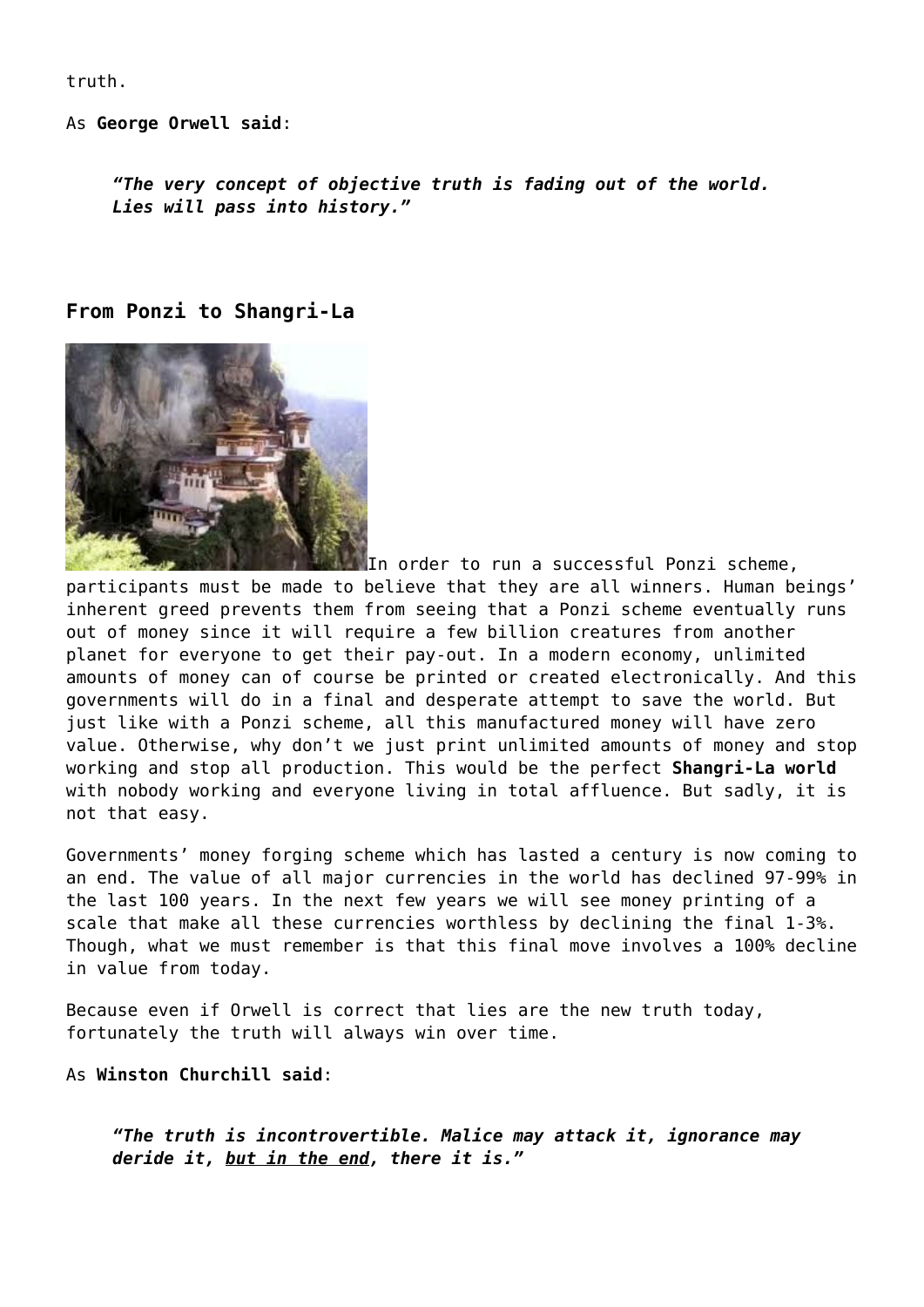## **Fed, ECB and BoJ have printed \$10 trillion since 2006**

Since 2006, global debt has grown exponentially and is now around \$250 trillion. This is all driven by the main central banks in their attempt to prevent the financial system from collapsing. The three major central banks' balance sheets have all expanded rapidly during the same period. They have all taken turns in the race to become the most profligate money printer. For a few years the Fed was in the lead but since 2015, the BoJ and ECB have caught up quickly. All three have now printed around \$4.5 trillion each, having grown from below \$1 trillion at the beginning of this century. The seesawing is likely to continue and sometime during the next 12-18 months, the Fed will start accelerating the US money printing again by adding many trillion dollars or even tens of trillions to their balance sheet.

#### **Central Banks create false prosperity**



By manipulating markets and creating infinite liquidity, central banks are not just temporarily putting off the demise of the financial system. They are also creating a false prosperity by fuelling global stock market rises to new highs. No one should be under the illusion that all is well on Stock Street and that the new highs we are seeing in many markets around the world is based on real growth. **This rise is primarily liquidity driven, leading to over valuations and p/e ratios not seen since the 2000 stock market bubble.**

The graph below shows the perfect correlation between money printing and stocks. **In March 2009, the combined balance sheet of the Fed, BoJ and ECB was \$5.8 trillion whilst the S&P index was at 700. Since then, the three central banks' balance sheets are up 2.3 times to \$13.6 trillion and the S&P is up 3.5 times to 2,400**. So this is where the world is today. For stock prices to grow, money must be printed, for GDP to grow by one dollar, credit must be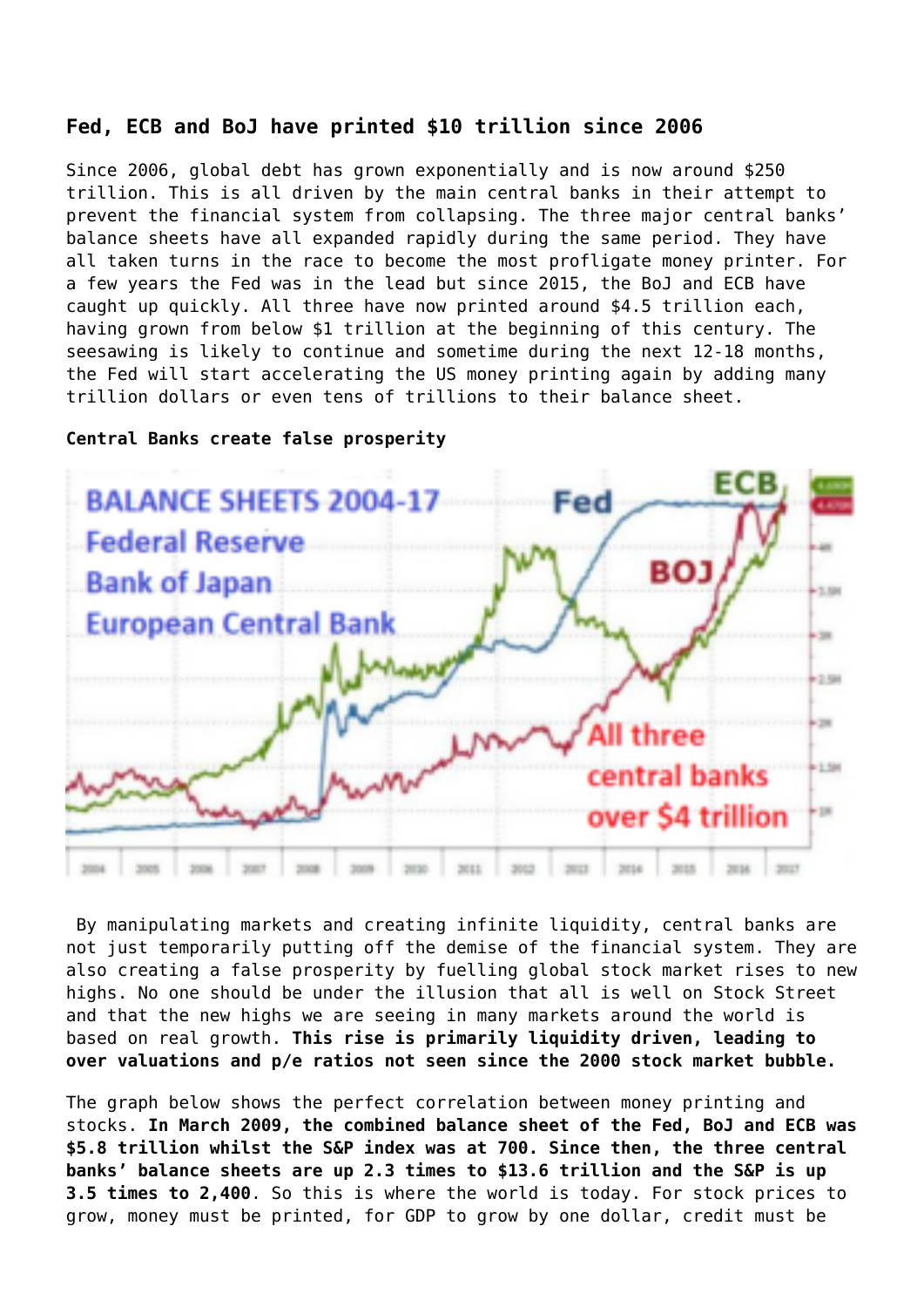expanded by several dollars. At the same time, **billions of paper gold must be created and sold to keep the gold price down**. Because a high and true price of gold would be a sign of economic mismanagement and must therefore be prevented at any cost. Thus, we are really living a lie. Cassandra would have seen this and warned the world but no one would have listened. And for the Cassandras of today it is the same. Very few want to hear what we have to say and most people think we are mad, just like Cassandra.



### **Household, Auto and Student Loans – the next disaster**

Until the truth is revealed, debt will continue to expand but not only the Fed's balance sheet. US National debt is \$ 20 trillion and will at least double in the next 8 years like it has every 8 years since 1980. In addition, more and more US sectors are joining the \$1 trillion debt club. Currently it has the following members; Unsecured households, Auto loans and Student debts. Outstanding debt for each one of these categories exceeds \$1 trillion and growing. But not only are the debts growing but so are bad debts. Eventually most of these debts will become bad debts with no chance of ever being repaid. Also, US corporate debt is growing and is up \$8 trillion since 2010.

But it is not only US debt growing as we are seeing the same trends in Europe, Asia, Canada, Australia and Emerging Markets. What the world is now experiencing is the last hurrah of a global debt bonanza.

In addition to debt, pensions or the lack of them will be a massive problem for world population. Aging populations in many countries like Japan, China and Europe will lead to human misery. **In the US 10,000 people reach 65 every day! Very few of these will have enough pension savings to live on for the rest of their lives especially when the recession/depression hits.**